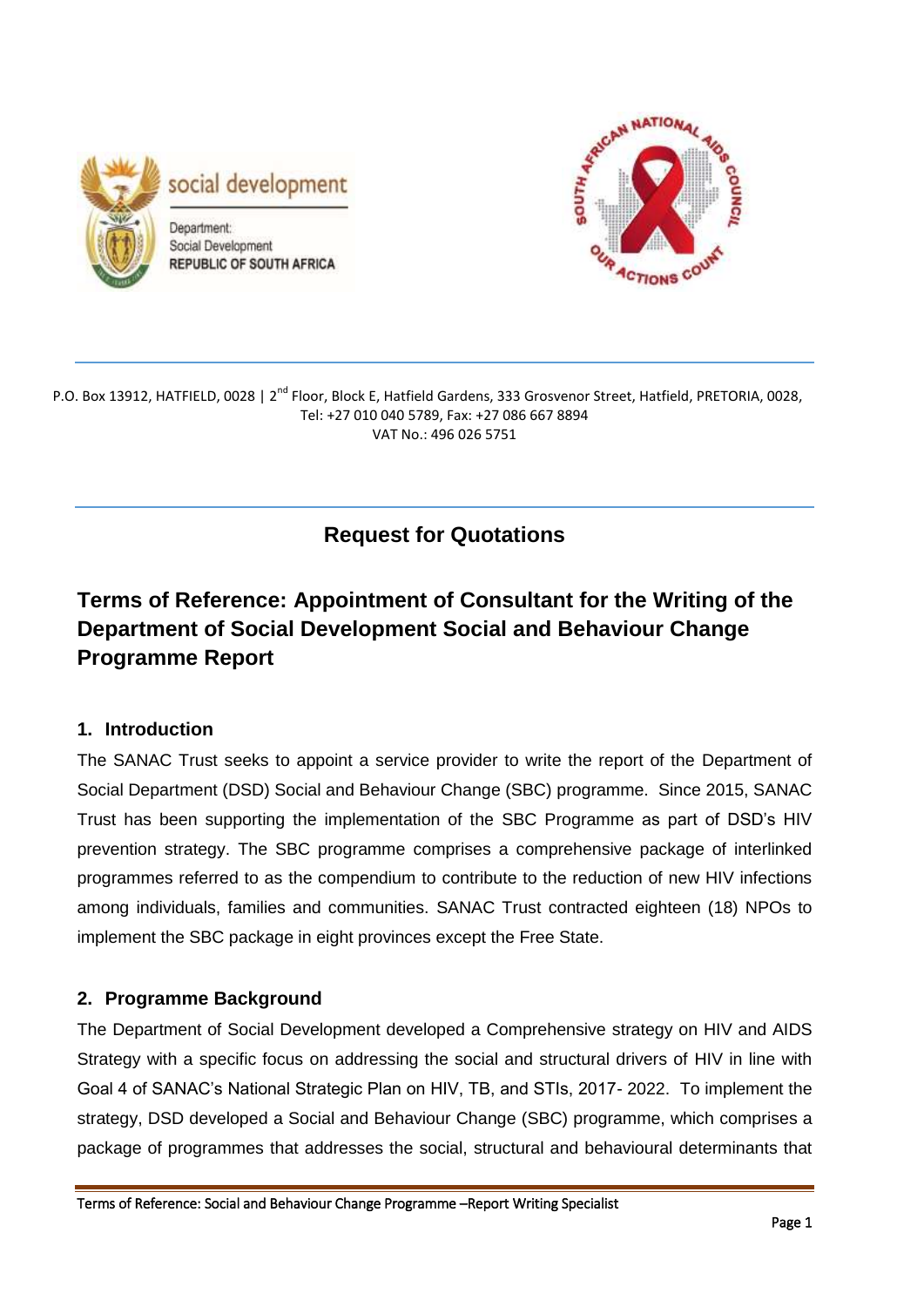place individuals at the risk of HIV infection. The SSBC package referred to as "the compendium" includes the You Only Live Once (YOLO), Families Matter Programme! (FMP). Men Championing Change (MCC). Community Capacity Enhancement (CCE), Ke Moja Substance Abuse, Disability, and Traditional Leadership Programmes. The SBC programme uses the Social Ecology model to effect change - which considers individual behaviour as a product of multiple, overlapping social and environmental influences. Each programme of the SBC package have their own manuals, tools, teaching aids, and training materials.

SANAC Trust has been in partnership with the DSD since 2015 to support and manage the implementation of the SBC programme through eighteen (18) contracted NPOs in eight provinces except the Free State.

| <b>Period</b> |                             | <b>Description</b>                                                                                                                                                                                                                                                                                                                                                      |  |  |
|---------------|-----------------------------|-------------------------------------------------------------------------------------------------------------------------------------------------------------------------------------------------------------------------------------------------------------------------------------------------------------------------------------------------------------------------|--|--|
|               | 1. 2015/2016                | Recruited and contracted 7 NPOs – trained the facilitators and<br>management on the YOLO programme                                                                                                                                                                                                                                                                      |  |  |
|               | 2. April 2017/March<br>2018 | 11 NPOs contracted, and started implementation of YOLO, FMP, CCE<br>(four adding to the 7 above)                                                                                                                                                                                                                                                                        |  |  |
| 3.            | April 2018/March<br>2019    | 18 NPOs implementing the SBC programme<br>14 implementing the full compendium (YOLO, FMP!, MCC, Ke<br>$\bullet$<br>Moja, CCE)<br>Two (2) Disability NPOs implementing SBC programme among<br>$\bullet$<br>people with disabilities<br>1 NPO implementing programme training traditional leaders<br>$\bullet$<br>1 NPO implementing the Men Championing Change programme |  |  |
|               | 4. April 2019/March<br>2020 | 18 NPOs implementing the SBC programme (as above)                                                                                                                                                                                                                                                                                                                       |  |  |
|               | 19 April 2020/March<br>2021 | 18 NPOs implementing the SBC programme                                                                                                                                                                                                                                                                                                                                  |  |  |

The programme implementation followed the stages outlined below:

SANAC Trust seeks to contract a service provider to document and producing through a comprehensive report covering the whole project implementation period (2015 to 2020) of the SBC programme under SANAC Trust management. The report will look at the successes, challenges and lessons learnt of the programme as a whole, the different SBC programmes, looking at challenges of the programme lessons. This report will include photographs from key activities and events undertaken. This report is prepared in light of the finalisation of implementation support through SANAC Trust at the end of March 2021.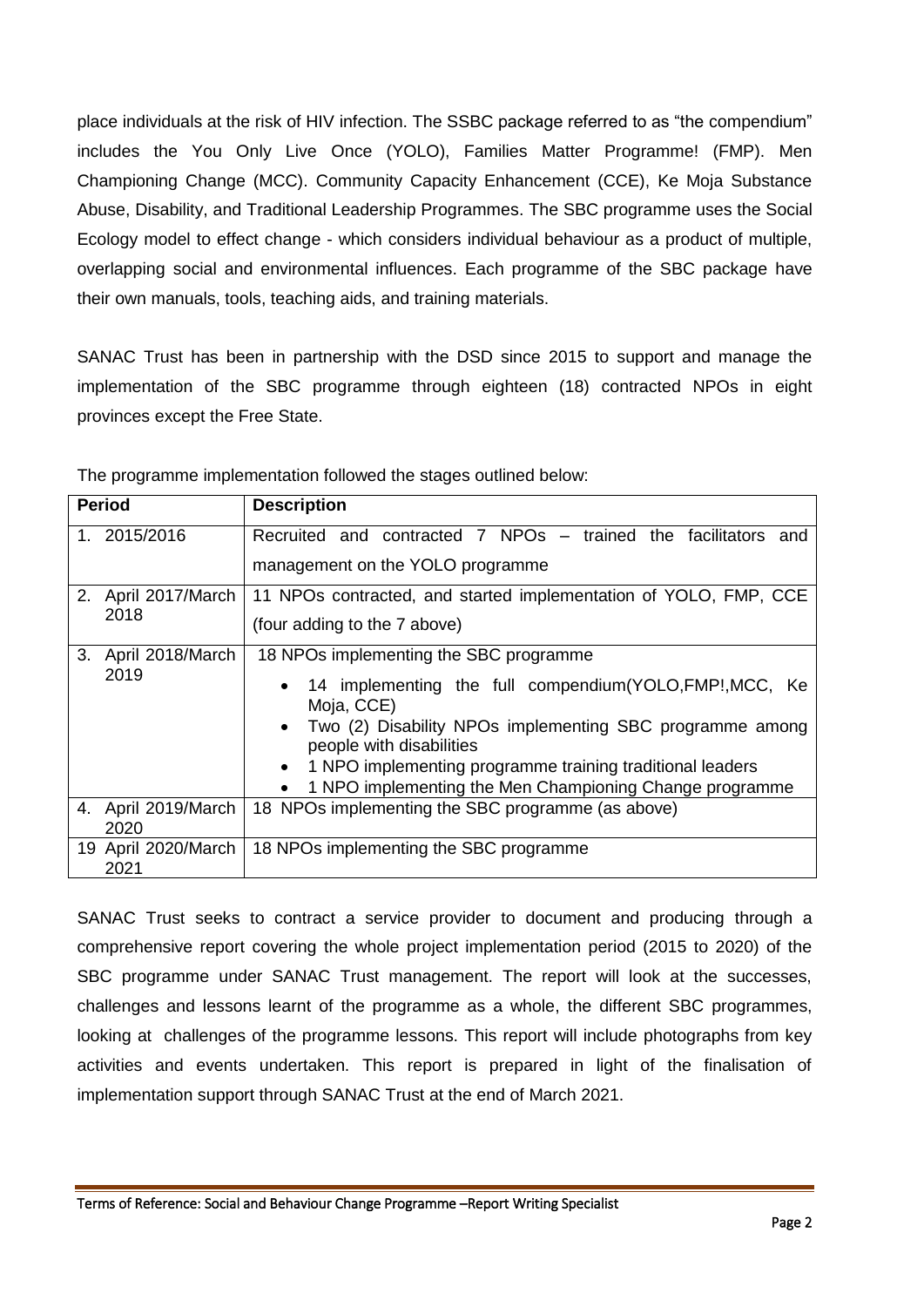The following is a brief description of the SBC compendium:

- **YOLO programme (You Only Live Once):** The programme targets young people aged 15 to 24, in and out of school, to respond to the social and behavioural drivers of HIV.
- The Families Matter! Programme (FMP): targets parents and caregivers of 9 to 18 yearold young people in communities. The programme promotes positive parenting practices, effective parent-child communication about sex-related issues and sexual risk reduction among adolescents.
- **The Men Championing Change Programme**: is a social and behaviour change initiative targeting men and boys with the goal to address the social and structural drivers of HIV, Tuberculosis and sexually transmitted infections. Key focus areas include engaging men and boys to prevent and confront the scourge of gender-based violence and promote health among min South Africa.
- **Ke Moja Substance Abuse Programme**: providing information on drug abuse, educating youth regarding drug abuse. The programme provides young people with information regarding healthy lifestyles and caring for their bodies. It also informs young people about drugs and seeks to offer them alternatives to drug abuse.
- Community Capacity Enhancement: programme: uses a methodology that facilitates a change process based on experiences of how individuals and communities change their values, attitudes and practices. Community members and stakeholders.
- **People living with disabilities**: addresses the vulnerability to HIV infection faced by people with disability, impart knowledge on HIV, and remove barriers to access HIV and AIDS services.
- **Traditional Leaders**: The Rock Traditional Leaders Programme supports and empowers traditional leaders with knowledge and skills to assist their communities to address HIV, and gender based violence through redressing harmful cultural practices, and promoting positive ones.

# **3. Overall aim of the assignment**

SANAC Trust seeks to engage a consultant/service provider with excellent writing skills to compile and produce a comprehensive report on the implementation of the Department of Social Development's Social and Behaviour Change Programme through SANAC Trust from 2015 to 2020.

Terms of Reference: Social and Behaviour Change Programme –Report Writing Specialist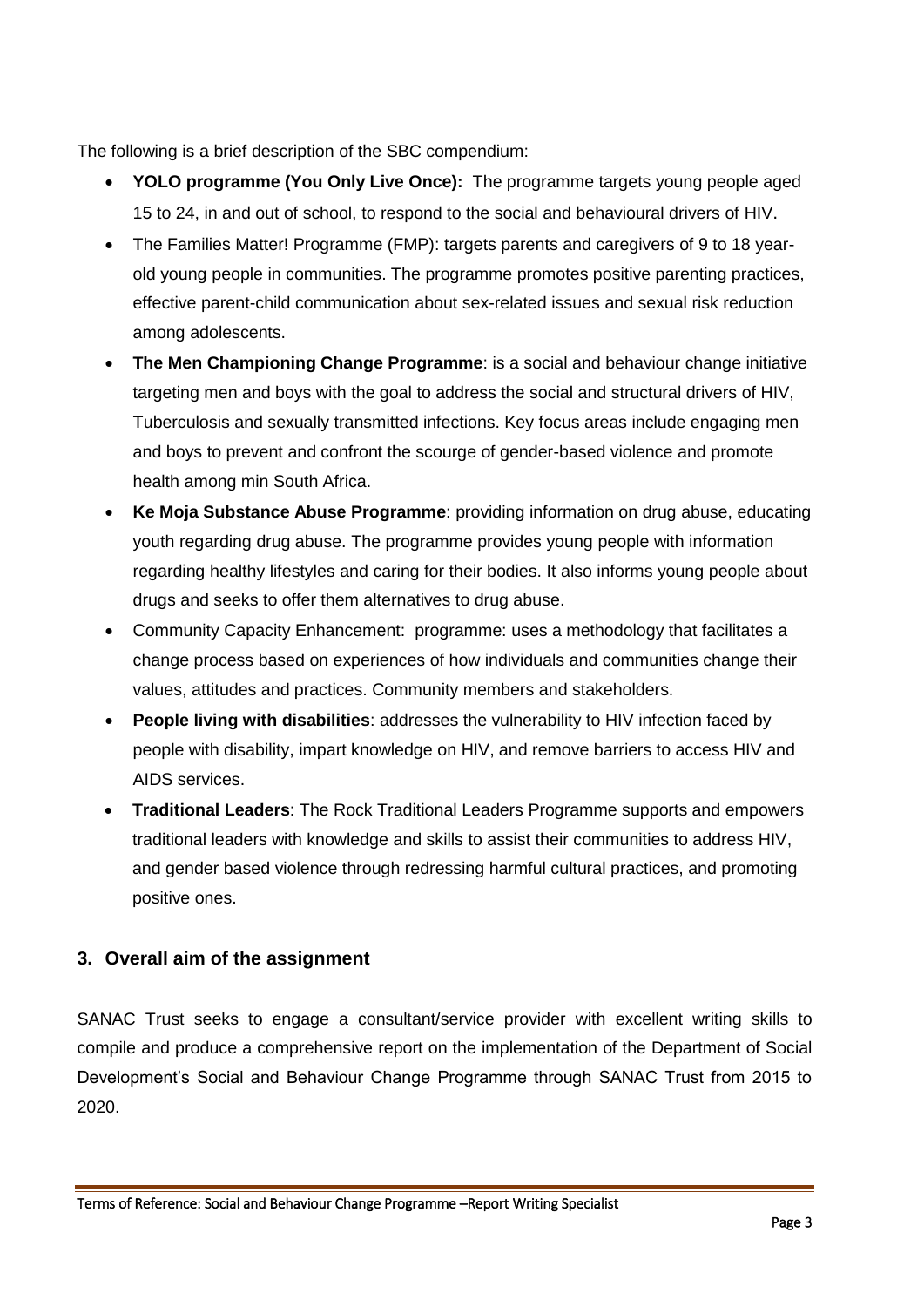#### **4. Scope of Work**

The consultant is expected to document and produce a report on the implementation of the Social and Behaviour Change Programme from (2015 to 2020) through SANAC Trust management and support. The report will reflect the programme approach, modalities used, processes undertaken, successes, challenges and lessons learned in the programme as a whole and in each programme. To enable a deep understanding of the programme, the service provider will review programme documentation, interview programme implementers and collaborators. Photographs from the activities and events of the programme will be used to support the content.

The scope of work includes the following:

- 1) Document the implementation of the SBC programme and explain the Social and behaviour Change approach: Why a social and behaviour change approach to address social, structural and behavioural factors that place individuals at the risk of HIV infection.
- 2) Document and explain the use of the social ecology model in the implementation of the SBC programme
- 3) Document the implementation modalities and strategies used: successes and lessons
	- Appointment of Community Based Organisations (CBOs) to implement programme
	- Appointment and use of unemployed social workers by CBOs to implement the programme
- 4) Document the role of partners and collaborators at the different levels of implementation: SANAC and DSD partnership, other strategic partnerships at national level, partners and collaborators at implementation level
- 5) Document the defined programme implementation pathway of the programme and lessons learnt: How is the programme implemented
- 6) Document and highlight successes and lessons learnt in each SBC programme (YOLO, FMP, MCC,CCE, Ke Moja, Traditional Leaders, Disability programmes)
- 7) Identify examples of good practice from each SBC programme and the programme as a whole
- 8) Use photographs from programme activities and events

# **5. Major tasks and responsibilities**

5.1 Review background documents and materials, including but not limited to the following: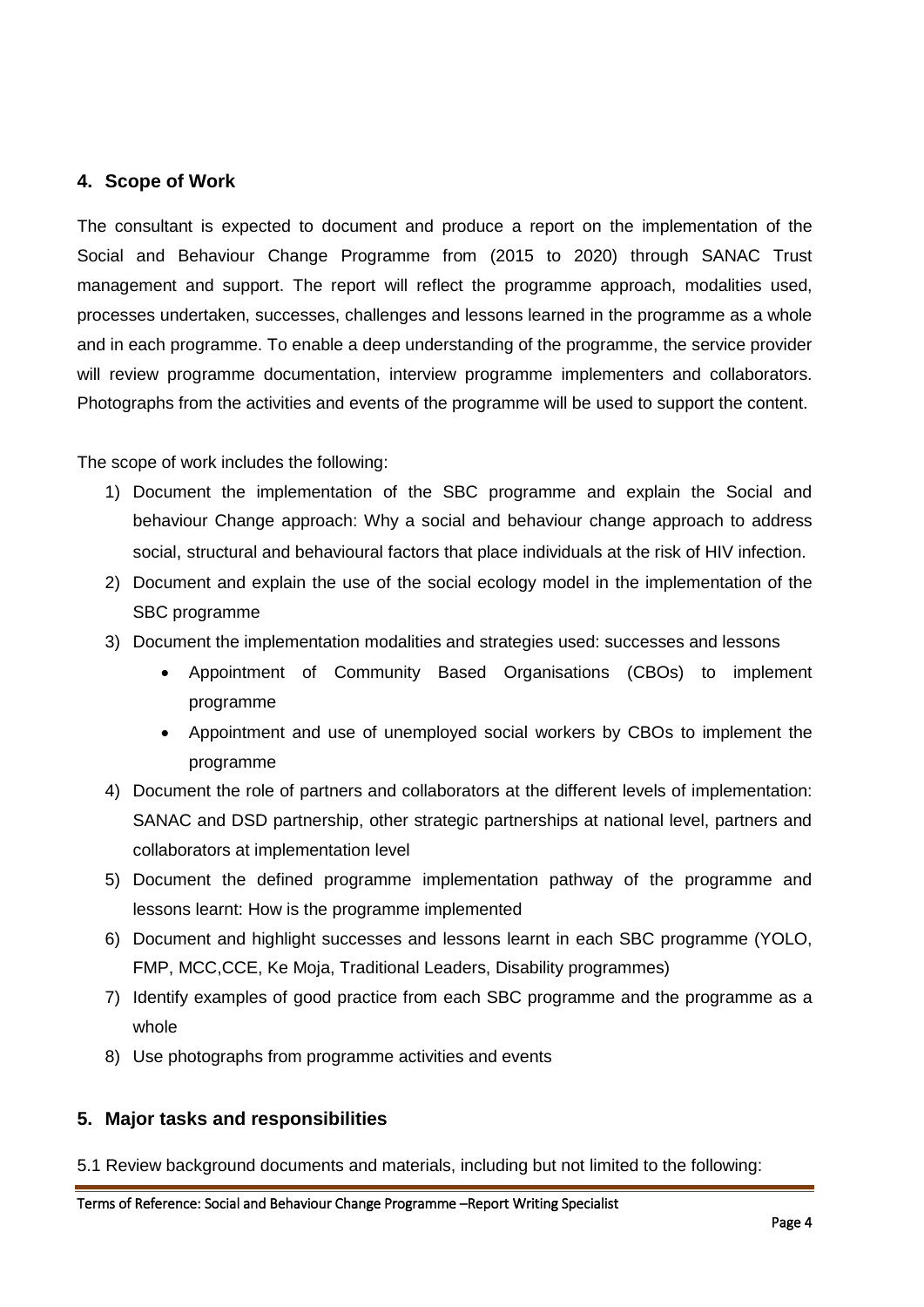- DSD SBC HIV prevention strategy
- Social and Behaviour Change compendium document
- National Strategic Plan for HIV,TB and STIs 2017-2022
- Business plans from Y2015/16 to Y2019/20
- SANAC Programme reports to DSDs
- Programme training reports
- Stories of Change (success stories collected from beneficiaries)
- 5.2 Conduct interviews/discussions with the following groups
	- SANAC, DSD
	- SANAC contracted NPOs (about 8 of NPOs)
	- Select target groups/ beneficiaries of the programme
	- Stakeholders: Community leadership, Traditional Leaders, NGOs, SANAC Men's Sector
	- Programme partners/collaborators
- 5.3 Professional design of the report
	- Consultant to work with a professional layout/ design service to produce a professionally laid out report with content and photos from programme activities
- 5.4 Produce programme report
	- Produce a high quality narrative report of no longer than 40 pages (content presentation, lessons learnt on each programme, best practice examples, photographs from programme implementation and events).

This will be done in the following stages:

- 1) Inception
	- Briefing meeting with SANAC and DSD
	- Propose and discuss report structure to DSD and SANAC for feedback
- 2) Report writing process
	- Consultations and interviews with relevant stakeholders
- 3) Reporting
	- Presentation of draft report for feedback
	- Submission of final report

#### **Specific Activities**

The consultant will:

• Initial briefing meeting with SANAC and DSD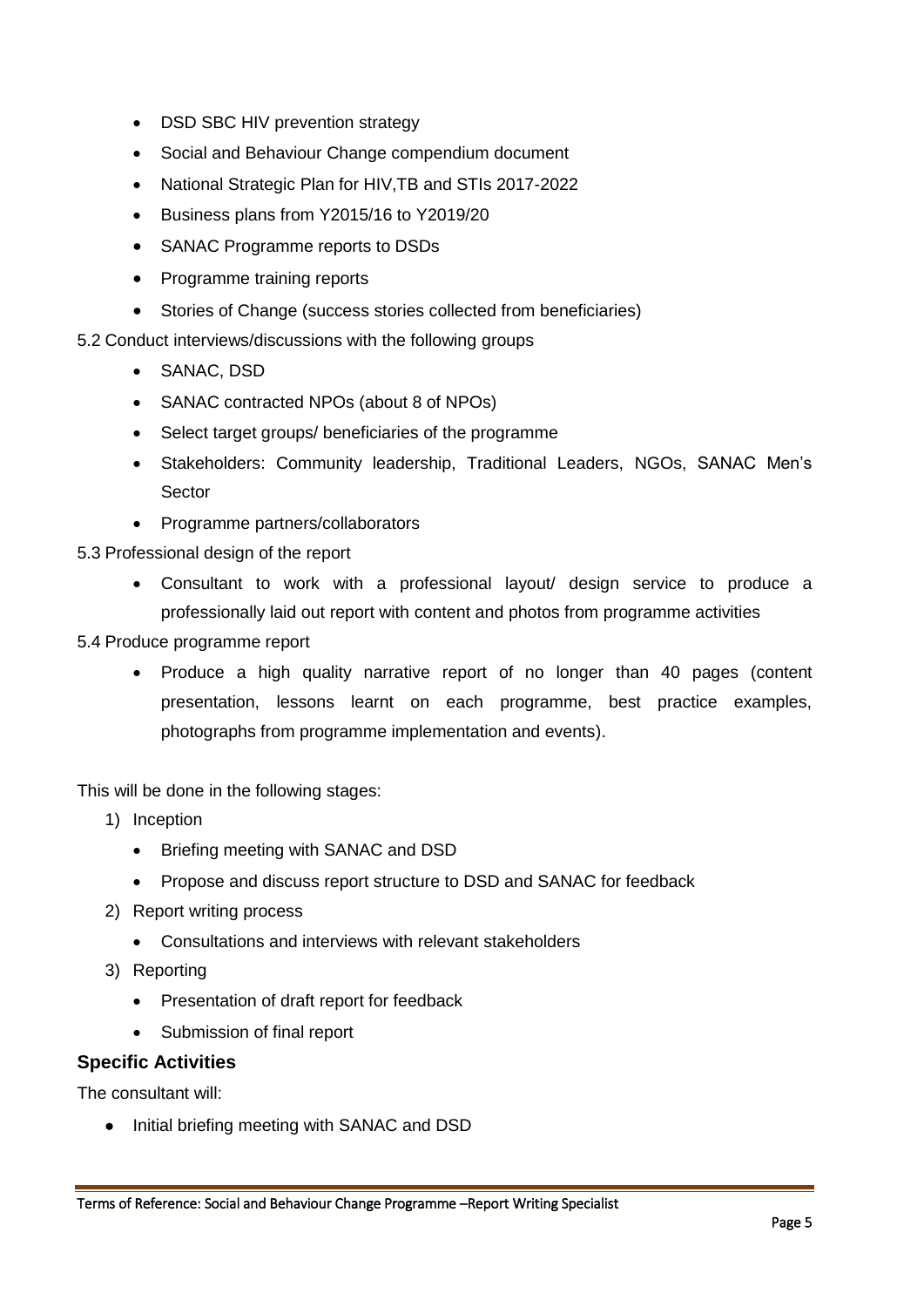- To be submitted 3 days after signing of contract Review programme documentation, materials
- Discussions with NPOs, programme beneficiaries, programme collaborators and other stakeholders
- Draft and edit report –ensuring accuracy of all content
- Consolidate inputs, information and produce final report

# **6 Deliverables**

| <b>Deliverables/Outputs</b>   | <b>Description</b>                                 | <b>Timeline</b> |
|-------------------------------|----------------------------------------------------|-----------------|
|                               |                                                    |                 |
| a) Methodology<br>and         | The consultant will present a methodology and      |                 |
| timelines                     | timelines for carrying out the assignment          |                 |
|                               | To be submitted 3 days after signing of contract   |                 |
| of<br>Outline<br>b)<br>report | Submit a proposed structure and format of the      |                 |
| structure                     | report (content presentation; lessons learnt, best |                 |
|                               | practice examples, photographs etc.)               |                 |
|                               | To be submitted 3 days after signing of contract   |                 |
| Draft report<br>C)            | Draft report as a word document, including         |                 |
|                               | photographs                                        |                 |
| Design and layout<br>d)       | Design layouts of document (working with Graphic   |                 |
|                               | Designer)                                          |                 |
| Final report<br>e)            | Final report approved and signed off               |                 |
|                               |                                                    |                 |

# **7 Qualifications and experience**

The consultant must have the following appropriate experience and qualifications:

- Academic qualification in Communication, Health, HIV or related field
- Good understanding on issues related to HIV, TB and STIs
- Demonstrable knowledge and work experience in professional report writing
- Experience of writing similar reports, and presenting issues in an accessible and engaging manner
- Ability to write concisely and present information clearly
- Ability to produce high-quality work to tight deadlines with minimum supervision.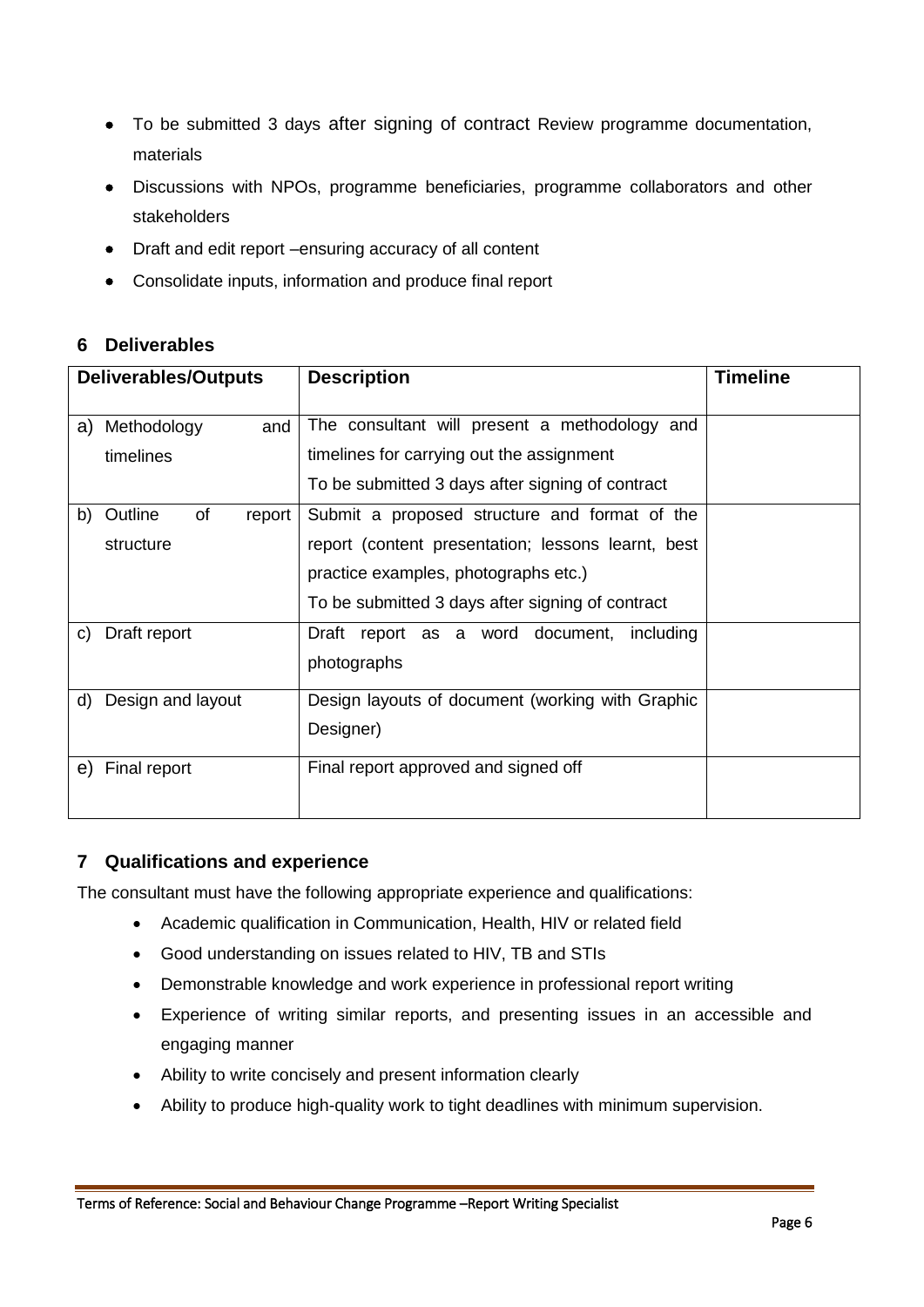# **8 Duration of the Assignment**

The assignment is for 45 consultancy days.

# **9 Reporting**

The Consultant will report to SANAC according to the timelines outlined in the deliverables throughout the duration of the assignment.

#### 10 **Evaluation Process**

- a) Proposals will be evaluated on a scale of 1–5 in accordance with the criteria below. The rating will be as follows:
	- $1 =$  Very Poor
	- $2 = Average$
	- $3 = Good$
	- 4 = Very Good
	- $5 =$ Excellent

# **Functionality Criteria**

| <b>ELEMENT</b>                                                                                                                                                                                                                                                                                                                                              | Rating | Weighting<br>Total |
|-------------------------------------------------------------------------------------------------------------------------------------------------------------------------------------------------------------------------------------------------------------------------------------------------------------------------------------------------------------|--------|--------------------|
| of<br>1)<br>Demonstrable<br>experience<br>the<br>prospective service provider in writing<br>reports.<br>Submit examples of work undertaken as<br>lead consultant.<br>less than 1 year experience = $1$<br>point,<br>1-2 years' experience= 2 points,<br>>2 years experience=3 points,<br>3-4 years' experience= 4 points,<br>>4 years' experience= 5 points |        | 30                 |
| <b>Names</b><br>References:<br>2)<br>and<br>contact<br>details of organizations for which<br>similar work has been conducted in the<br>last two years<br>$1 = 1$ References<br>$2 = 2$ references<br>$3=3$ references<br>$4 = 4$ references<br>$5 = 5$ references,                                                                                          |        | 30                 |

Terms of Reference: Social and Behaviour Change Programme –Report Writing Specialist